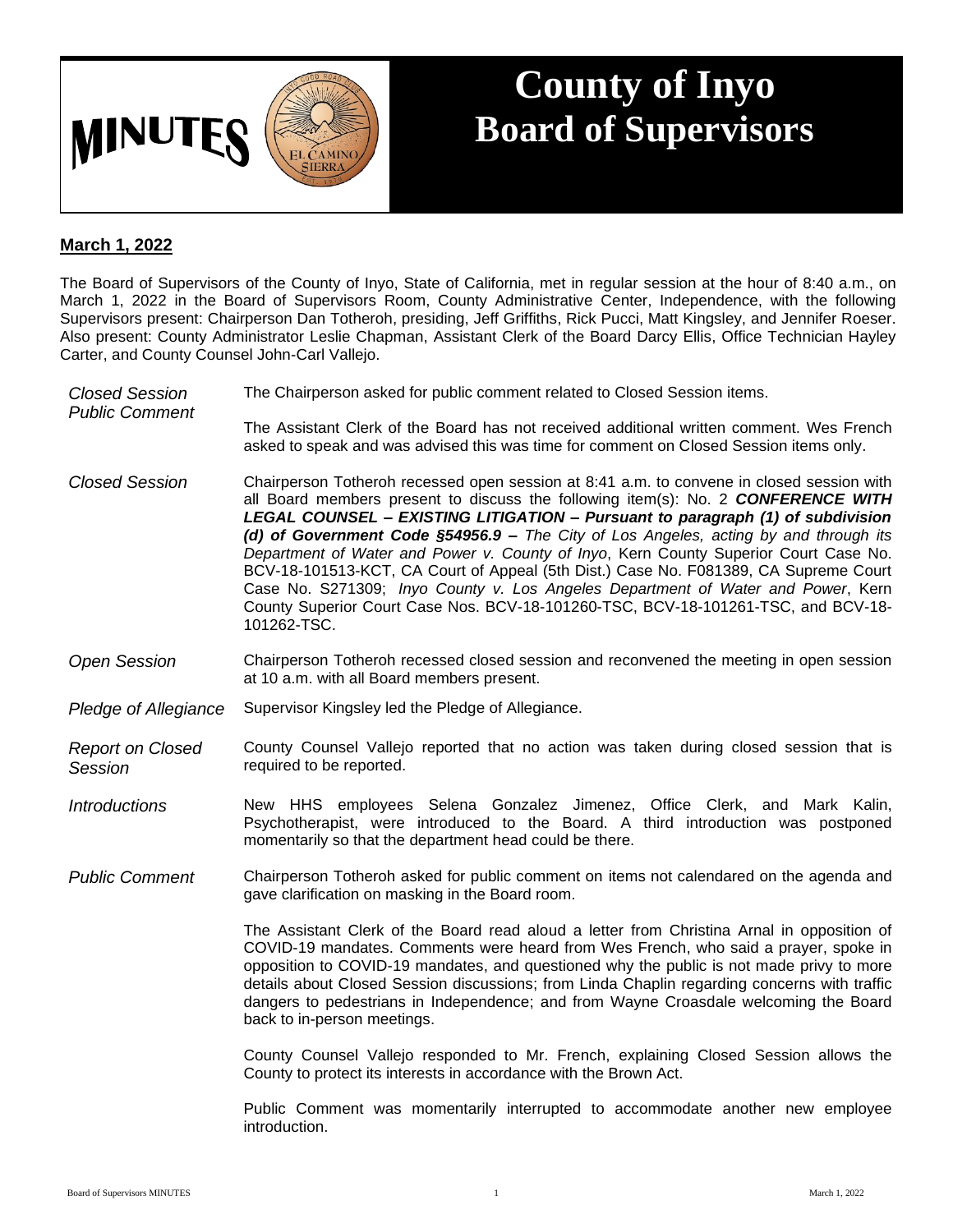*Introductions* New Probation employee Kayla Pendleton, Rehabilitation Specialist, was introduced to the Board.

*Public Comment* The Board resumed the Public Comment period. Cari Arnal spoke via Zoom to ask whether the Board would be willing to take furloughs and express her concerns with secure voting.

*County Department Reports* HHS Director Marilyn Mann provided an update on COVID-19 in Inyo County, reported on new information from the Inspector General in regard to repayment of reimbursement funds for HHS services, and the outcome of the recent HHS "All Staff" day. She also distributed to the Board copies of a document titled, "Stories of Success from Inyo County Health and Human Services."

*Personnel – Valic Retirement Services Plan Resolution* Moved by Supervisor Pucci and seconded by Supervisor Griffiths to approve Resolution No. 2022-07, titled, "A Resolution of the Inyo County Board of Supervisors, County of Inyo Authorizing Amendment and Restatement of Retirement Plan via Adoption of Valic Retirement Services Company Retirement Plan for Governmental Employers," and authorize the Chairperson to sign. Motion carried unanimously.

*HHS – Human Potential of Sudbury Agreements* Moved by Supervisor Pucci and seconded by Supervisor Griffiths to ratify and approve the Subcontract Agreement and HIPAA Privacy Compliance Agreement between the County of Inyo and Advocates for Human Potential of Sudbury, MA in the amount of \$200,000 for the period of September 15, 2021 through February 14, 2023, contingent upon the Board's approval of future budgets, and authorize Marilyn Mann, HHS Director/Interim Behavioral Health Director, to sign the Subcontractor Agreement, Certificate Regarding Lobbying, Subcontractor Certification, and HIPAA Privacy Agreement. Motion carried unanimously.

*HHS – Southern Inyo Hospital Payment* Moved by Supervisor Pucci and seconded by Supervisor Griffiths to approve the payment of \$6,956.95 to Southern Inyo Hospital for medical services provided to an Inyo County Jail inmate in January 2022. Motion carried unanimously.

> Moved by Supervisor Pucci and seconded by Supervisor Griffiths to appoint HHS Deputy Director-Behavioral Health Kimball Pier as the Local Mental Health Director and the authorized LPS (Lanterman-Petris-Short) Conservator and authorize the County Administrator to sign a Local Mental Health Director Appointment Letter. Motion carried unanimously.

Moved by Supervisor Pucci and seconded by Supervisor Griffiths to approve the appointment of HHS Deputy Director, consistent with California Health and Safety Code Section 11800 to Behavioral Health Kimball Pier as the Inyo County Alcohol and Drug Program Administrator. Motion carried unanimously.

Moved by Supervisor Pucci and seconded by Supervisor Griffiths to: A) declare American Security Group a sole-source provider; B) approve the contract between the County of Inyo and American Security Group for the maintenance of the security system between County of Inyo and American Security Group for the period of July 1, 2022 to June 30, 2023 in an amount not to exceed \$23,490.00 with an option to renew a second and third year, contingent on the adoption of future fiscal year budgets and; C) authorize the Chairperson to sign the contract. Motion carried unanimously.

*Public Works – FedEx Corporation Lease Agreement Amendment 1* Moved by Supervisor Pucci and seconded by Supervisor Griffiths to ratify and approve Amendment No. 1 to the lease agreement between the County of Inyo and Federal Express Corporation of Memphis, TN for a portion of the real property described as 703 Airport Road, extending the term end date from October 31, 2021 to October 31, 2025, and authorize the Chairperson to sign, contingent upon all appropriate signatures being obtained. Motion carried unanimously.

*Health – Local Mental Health Director Appointment*

*HHS-Behavioral Health – Drug Program Administrator*

*Probation – American Security Group Sole-Source Contract*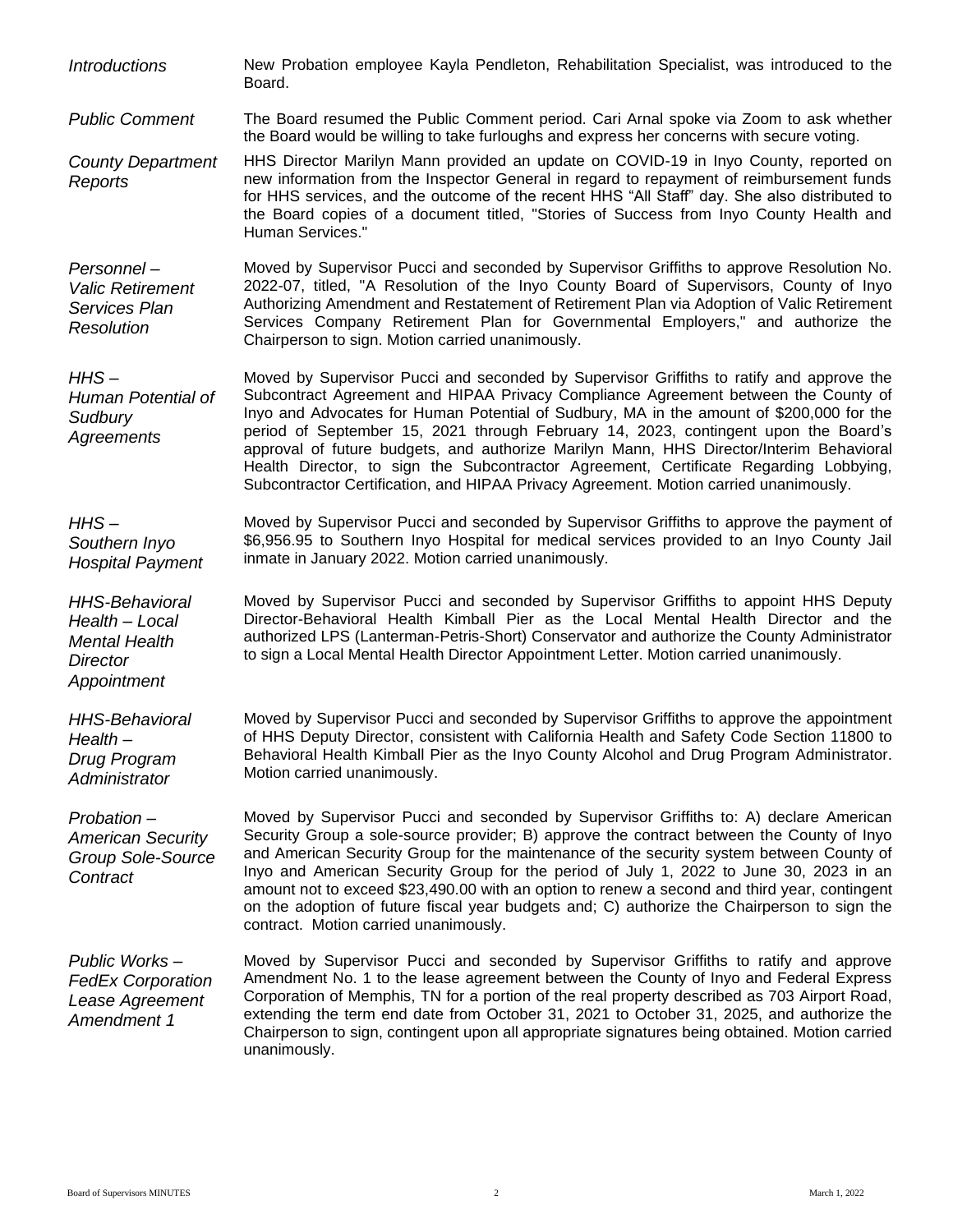| Public Works-<br><b>LP Solid Waste</b><br><b>Solar Project Plans</b><br>& Specs                   | Moved by Supervisor Pucci and seconded by Supervisor Griffiths to approve the plans and<br>specifications for the Lone Pine Solid Waste Solar Project and authorize the Public Works<br>Director to advertise the project. Motion carried unanimously.                                                                                                                                                                                                                                                                                                                                                                                                                                       |
|---------------------------------------------------------------------------------------------------|----------------------------------------------------------------------------------------------------------------------------------------------------------------------------------------------------------------------------------------------------------------------------------------------------------------------------------------------------------------------------------------------------------------------------------------------------------------------------------------------------------------------------------------------------------------------------------------------------------------------------------------------------------------------------------------------|
| <b>Public Works-</b><br>Recycling & Waste-<br><b>Shred Pro Contract</b><br>Amendment 1            | Moved by Supervisor Pucci and seconded by Supervisor Griffiths to ratify and approve<br>Amendment No. 1 to the lease agreement between the County of Inyo and Federal Express<br>Corporation of Memphis, TN for a portion of the real property described as 703 Airport Road,<br>extending the term end date from October 31, 2021 to October 31, 2025, and authorize the<br>Chairperson to sign, contingent upon all appropriate signatures being obtained. Motion carried<br>unanimously.                                                                                                                                                                                                  |
| Water Department-<br><b>Water Commission</b><br>Appointment                                       | Moved by Supervisor Pucci and seconded by Supervisor Griffiths to reappoint Mr. Randy<br>Keller to a four-year term on the Water Commission ending December 31, 2025. Motion<br>carried unanimously.                                                                                                                                                                                                                                                                                                                                                                                                                                                                                         |
| <b>Water Department-</b><br>Sierra Nevada<br>Alliance Letter of<br>Intent                         | Moved by Supervisor Pucci and seconded by Supervisor Griffiths to authorize the Water<br>Director to sign a Letter of Intent between the County of Inyo and Sierra Nevada Alliance for<br>the provision of two (2) Field Assistants from the Sierra Nevada AmeriCorps Membership in<br>an amount not to exceed \$19,000 for the period of April 15, 2022 through September 30,<br>2022. Motion carried unanimously.                                                                                                                                                                                                                                                                          |
| Probation-<br>Proclamation<br><b>Commending Deputy</b><br><b>Probation Officer</b><br>Lisa Vetter | Chief Probation Officer Jeff Thomson presented a proclamation honoring Deputy Probation<br>Officer Lisa Vetter for being named the Employee of the Year by CPOC, and praised her for<br>her commitment and dedication to excellence. DPO Vetter thanked late Deputy Chief<br>Probation Officer Jake Morgan and Chief Thomson for their support; her husband and<br>daughters for their constant support and sacrifice; and colleagues Maria Miranda and Chad<br>Stark, without whom she said the domestic violence program would not be nearly as<br>successful. Board members thanked, congratulated, and commended DPO Vetter for her<br>award. Chief Thomson read the proclamation aloud. |
|                                                                                                   | Moved by Supervisor Griffiths and seconded by Supervisor Kingsley to: A) approve a<br>proclamation titled, "A Proclamation of the Board of Supervisors, County of Inyo, State of<br>California, Commending Deputy Probation Officer Lisa Vetter for her Outstanding Contributions<br>to the Inyo County Probation Department and Service to the Citizens of Inyo County and for<br>Being Awarded the Employee of the Year by the Chief Probation Officers of California;" and B)<br>present the proclamation to Deputy Probation Officer Vetter. Motion carried unanimously.                                                                                                                 |
| Clerk of the Board-<br><b>Approval of Minutes</b>                                                 | Moved by Supervisor Pucci and seconded by Supervisor Roeser to approve the minutes of the<br>regular Board of Supervisors meetings of February 8 and February 22, 2022 and the special<br>meeting of February 15, 2022. Motion carried unanimously.                                                                                                                                                                                                                                                                                                                                                                                                                                          |
| <b>Public Comment</b>                                                                             | The Chairperson asked for public comment on items not calendared on the agenda.                                                                                                                                                                                                                                                                                                                                                                                                                                                                                                                                                                                                              |
|                                                                                                   | Comment was heard from Linda Chaplin, who voiced her concerns about traffic safety in<br>Independence; Wayne Croasdale, who wished to thank the Probation Department for their<br>work; and Wes French, who had concerns about the volume of the meetings for those who are<br>hearing impaired.                                                                                                                                                                                                                                                                                                                                                                                             |
| <b>Board Member and</b><br><b>Staff Reports</b>                                                   | Supervisor Kingsley gave information about the "Meet and Greet" event he would be hosting at<br>the American Legion Hall in Independence on March 3and the RCRC meeting of March 9<br>where he will be reading a resolution honoring late Inyo County Supervisor Linda Arcularius.                                                                                                                                                                                                                                                                                                                                                                                                           |
|                                                                                                   | Supervisor Roeser reported on the landscaping preparations for the 100 <sup>th</sup> anniversary of the<br>Inyo County Courthouse and the Caltrans meeting she attended the previous week.                                                                                                                                                                                                                                                                                                                                                                                                                                                                                                   |
|                                                                                                   | Supervisor Pucci noted he would have to leave next week's Board meeting by noon.                                                                                                                                                                                                                                                                                                                                                                                                                                                                                                                                                                                                             |
|                                                                                                   | Supervisor Griffiths said he will be attending CSAC Board of Directors and Executive<br>Committee meetings in Sacramento next week, as well as the RCRC resolution reading, and<br>noted that he participated in last week's Point in Time homelessness count.                                                                                                                                                                                                                                                                                                                                                                                                                               |